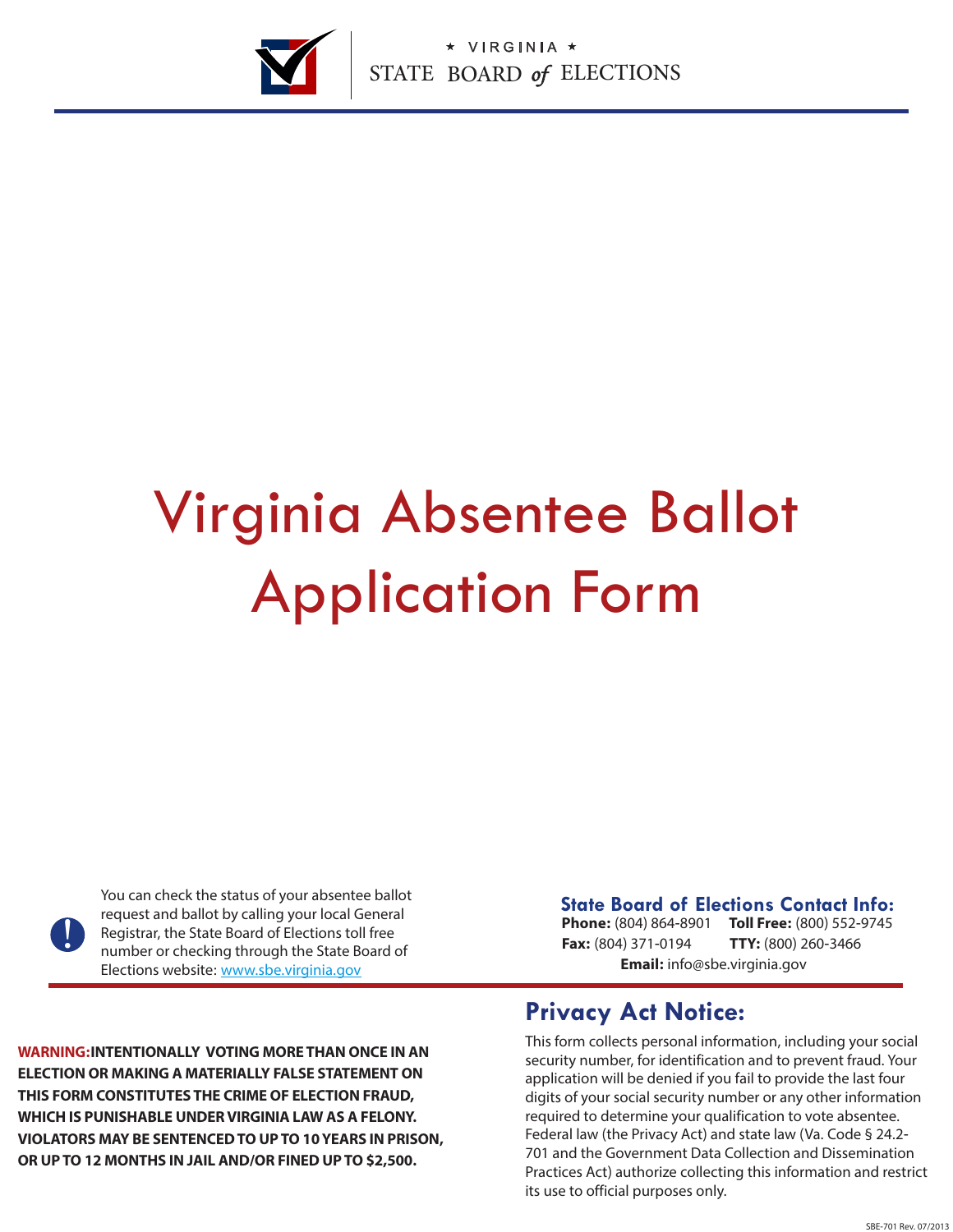List of Voter Registration Offices (General Registrar) as of 7/01/2013

PO Box 97<br>
PO Box 97<br>
Accomac, VA 23301-0097<br>
(757) 787 - 2935<br> **Alcomac, VA 23301-0097**<br> **PMB 404, 536 Pantops Center<br>
Charlottesville, VA 22911<br>
<b>Alexandria City**<br>
132 North Royal St, Ste. 100<br>
Alexandria, VA 22314-3283<br> PO Box 481 Amelia, VA 23002-0481 (804) 561 • 3460<br> **Amherst County**<br>
PO Box 550<br>
(434) 946 • 9315<br> **Appomattox County**<br>
PO Box 8<br>
Appomattox, VA 24522-0008 (434) 352 • 5302 **Arlington County** 2100 Clarendon Blvd, Ste. 320 Arlington, VA 22201-5400 (703) 228 • 3456 **Augusta County**  PO Box 590 Verona, VA 24482-0590 (540) 245 • 5656 **Bath County** PO Box 157 Warm Springs, VA 24484-0157<br>**(540) 839 • 7266<br>Bedford County**<br>County Admin Building<br>122 East Main St, Ste. 204<br>Bedford, VA 24523-2000<br>(540) 586 • 7649 **Bland County**<br>
PO Box 535<br>Bland, VA 24315-0535<br>
(276) 688 • 4441<br> **Botetourt County**<br>
PO Box 62<br>
Fincastle, VA 24090-0062<br>
(540) 473 • 8235 **Bristol City**<br>
300 Lee St<br>
Bristol, VA 24201-4327<br>
(276) 645 • 7318<br> **Brunswick County**<br>
100 Tobacco St, Rm. 103<br>
Lawrenceville, VA 23868-1823<br>
(434) 848 • 4414 **Buchanan County** PO Box 975 Grundy, VA 24614-0975 (276) 935 • 6534 **Buckingham County** PO Box 222 Buckingham, VA 23921-0222 (434) 969 • 4304 **Buena Vista City** 2039 Sycamore Ave<br>
Buena Vista, VA 24416-3133<br> **Campbell County**<br>
PO Box 103<br>
Rustburg, VA 24588-0103<br>
(434) 332 • 9579<br> **Caroline County**<br>
PO Box 304<br>
Bowling Green, VA 22427-0304<br>
(804) 633 • 9083 **Carroll County**<br>
Governmental Center<br>
GoS-3 Pine St, B 110<br>
Hillsville, VA 24343-1404<br>
Clarge Sty County<br>
Charles City County<br>
PO Box 146<br>
Charles City, VA 23030-0146<br>
(804) 652 - 4606<br> **Charlotte County<br>
PO Box 118<br>
Cha Chesapeake City**<br>411 Cedar Rd

Chesapeake, VA 23322-5566 (757) 277 • 9797

**Chesterfield County** PO Box 1690 Chesterfield, VA 23832-1690 (804) 748 • 1471 **Clarke County** PO Box 555 Berryville, VA 22611-0555 (540) 955 • 5168 **Colonial Heights City** PO Box 3401 Colonial Heights, VA 23834- 9001 (804) 520 • 9277 **Covington City**<br>
515 E. Pine St<br>
Covington, VA 24426-1534<br>
(540) 965 • 6380<br> **Craig County**<br>
PO Box 8<br>
New Castle, VA 24127-0008 (540) 864  $\cdot$  6190<br>
Culpeper, County<br>
Culpeper, VA 22701<br>
(51) North Main St, Ste. 301<br>
Culpeper, VA 22701<br>
Cumberland County<br>
PO Box 125<br>
Cumberland, VA 23040-0008<br>
(804) 492  $\cdot$  4504<br>
Cumberland, VA 23040-0008<br>
(804) **Floyd County**<br>
100 East Main St, Rm. 302<br>
Floyd, VA 24091-2101<br>
(540) 745 • 9350<br> **Fluvanna County**<br>
PO Box 44<br>
Palmyra, VA 22963-0044<br>
(434) 589 • 3593 **Franklin County<br>1255 Franklin St, Ste. 106<br>Rocky Mount, VA 24151-1289<br>540) 483 • 3025** Franklin City<br>
PO Box 42<br>
Franklin, VA 23851-0042<br>
(757) 562-8545<br>
Franklin, VA 23851-0042<br>
(757) 562-8545<br>
Franklin, VA 22601-5039<br>
Winchester, VA 22601-5039<br>
Winchester, VA 22601-5039<br>
Fredericksburg City<br>
Executive Pla Gloucester, VA 23061-0208<br>
(804) 693 • 3659<br> **Goochland County**<br>
PO Box 1013<br>
Goochland, VA 23063-1013<br>
(804) 556 • 5803

**Grayson County** PO Box 449 Independence, VA 24348-0449 (276) 773 • 2842

**Greene County** PO Box 341 Stanardsville, VA 22973-0341 (434) 985 • 5213 **Greensville County** PO Box 1092 Emporia, VA 23847-1092 (434) 348 • 4228 **Halifax County** PO Box 400<br>
Halifax, VA 24558-0400<br>
(434) 476 · 3322<br> **Hampton City**<br>
1919 Commerce Dr, Ste. 280<br>
Hampton, VA 23666<br>
(757) 727 · 6218<br>
Po Box 419<br>
PO Box 419<br>
Hanover, VA 23069-0419<br>
(804) 365 · 6080<br>
Harrisonburg City<br>
PO **Henrico County**<br>PO Box 90775 PO Box 90775<br>
Henrico, VA 23273-0775<br>
(804) 501 - 4347<br>
PO Box 7<br>
PO Box 7<br>
Collinsville, VA 24078-0007<br>
(276) 638 - 5108<br> **Highland County**<br>
PO Box 386<br>
Monterey, VA 24465-0386<br>
(540) 468 - 2013<br>
Hopewell City<br>
309 North (757) 253 • 6868 **King & Queen County** PO Box 56 King & Queen CH, VA 23085- 0056 (804) 785 • 5980 **King George County** PO Box 1359 King George, VA 22485-1359 (540) 775 • 9186 **King William County** PO Box 173 King William, VA 23086-0173<br>
(804) 769 • 4952<br> **Lancaster County**<br>
PO Box 159<br>
Lancaster, VA 22503-0159<br>
(804) 462 • 5277 Pa Boar 363<br>
Po Box 363<br>
Jonesville, VA 24263-0363<br>
(276) 346 • 7780<br>
Lexington City<br>
PO Box 922<br>
Lexington, VA 24450-0922<br>
(540) 462 • 3706<br>
T50 Miller Drive, SE, Ste. C<br>
Leesburg, VA 20175-8916<br>
Crousta County<br>
Louisa Co PO Box 220<sup>6</sup><br>
Louisa, VA 233093-0220<br>
(540) 967 - 3427<br>
Lunenburg Counthouse Sq<br>
Lunenburg, VA 23952-9999<br>
(434) 966 - 3071<br>
(434) 696 - 3071<br>
3236 Odd Fellows Rd<br>
Lynchburg City<br>
3236 Odd Fellows Rd<br>
Lynchburg City<br>
323 Martinsville, VA 24114-1323 (276) 403 • 5122 **Mathews County** PO Box 328 Mathews, VA 2310 (804) 725 • 3200

**Mecklenburg County** PO Box 436 Boydton, VA 23917-0436 (434) 738 • 6191 **Middlesex County** PO Box 358<br>
Saluda, VA 23149-0358<br>
804) 758 • 4420<br> **Montgomery County**<br>
755 Roanoke St, Ste. 1F<br>
Christiansburg, VA 24073-3175<br>
540) 382 • 5741<br> **Nelson County** PO Box 292<br>
Lovingston, VA 22949-0292<br>
(434) 263 - 4068<br>
New Kent, VA 23124-0128<br>
PO Box 128<br>
New Kent, VA 23124-0128<br>
(804) 966 - 9699<br>
Newport News City<br>
2400 Washington Ave<br>
Newport News, VA 23607-4305<br>
Norfolk City<br>
P Eastville, VA 23347-0510<br> **Northumberland County**<br>
PO Box 84<br>
Heathsville, VA 22473-0084<br>
(804) 580 • 4655<br> **Norton City<br>
PO Box 225** Norton, VA 24273-0225<br>
(276) 679 - 1162<br>
Mottoway County<br>
PO Box 24<br>
Nottoway County<br>
PO Box 24<br>
Nottoway County<br>
146 Madison Rd, Ste. 204<br>
146 Madison Rd, Ste. 204<br>
Orange, VA 22960-1449<br>
Og County<br>
Page County<br>
(540) 743 Stuart, VA 24171-0635<br>
(276) 694 - 7206<br>
Petersburg City<br>
Petersburg City<br>
PO Box 1031<br>
Petersburg City<br>
PO Box 1031<br>
Petersburg City<br>
110 Old Chatham Elementary Ln<br>
110 Old Chatham Elementary Ln<br>
Chatham, VA 24531<br>
(434) Farmville, VA 23901 (434) 392 • 4767 **Prince George County** PO Box 34<br>
Prince George, VA 23875-0034<br>
(804) 722 - 8748<br> **Prince William County**<br>
9250 Lee Ave, Suite 1<br>
Manassas, VA 20110-5554<br>
(703) 792 - 6470<br> **Pulaski, VA 2470<br>
Pulaski, VA 24301-5045<br>
(540) 980 - 2111<br>
Radford Cit** Radford, VA 24141 (540) 731 • 3639 **Rappahannock County** PO Box 236 Washington, VA 22747-0236 (540) 675 • 5380 **Richmond County** PO Box 1000 Warsaw, VA 22572-1000 (804) 333 • 4772 **Richmond City** PO Box 61037 Richmond, VA 23261-1037 (804) 646 • 5950

**Roanoke County**<br>PO Box 20884<br>Roanoke (WA 24018-0089<br>(540) 772 - 7500<br>**Roanoke (VA** 24005-1095<br>Roanoke, VA 24005-1095<br>Rockbridge County<br>**Rockbridge County**<br>150 S. Main St<br>Lexington, VA 24450<br>20 E. Gay St<br>Marisonburg, VA 2 PO Box 203<br>
Salem, VA 24153-0203<br>
Salem, VA 24153-0203<br>
C540) 375 - 3034<br>
Scott County<br>
PO Box 1892<br>
Gate City, VA 24251-3417<br>
(276) 386 - 3843<br>
Shenandoa County<br>
Moodstock, VA 22664<br>
(540) 459 - 6195<br>
Smyth County<br>
121 Ba Spotsylvania, VA 22553-0133<br>
Stafford County<br>
PO Box 301<br>
Stafford County<br>
PO Box 301<br>
Stafford County<br>
(540) 658 - 4000<br>
Staunton, VA 24402-0058<br>
(540) 332 - 3840<br>
FO Box 58<br>
Staunton, VA 24402-0058<br>
(567) 514 - 7750<br>
PO Ste. 700<br>
Front Royal, VA 22630<br>
(540) 635 - 4327<br>
Washington County<br>
25544 Lee Hwy,<br>
2676 - 6227<br>
270 - 270 - 2211-7466<br>
(270 676 - 6227<br>
250 S. Wayne Ave, Ste. 205<br>
Waynesboro, VA 22980<br>
Westmoreland County<br>
PO Box 358<br>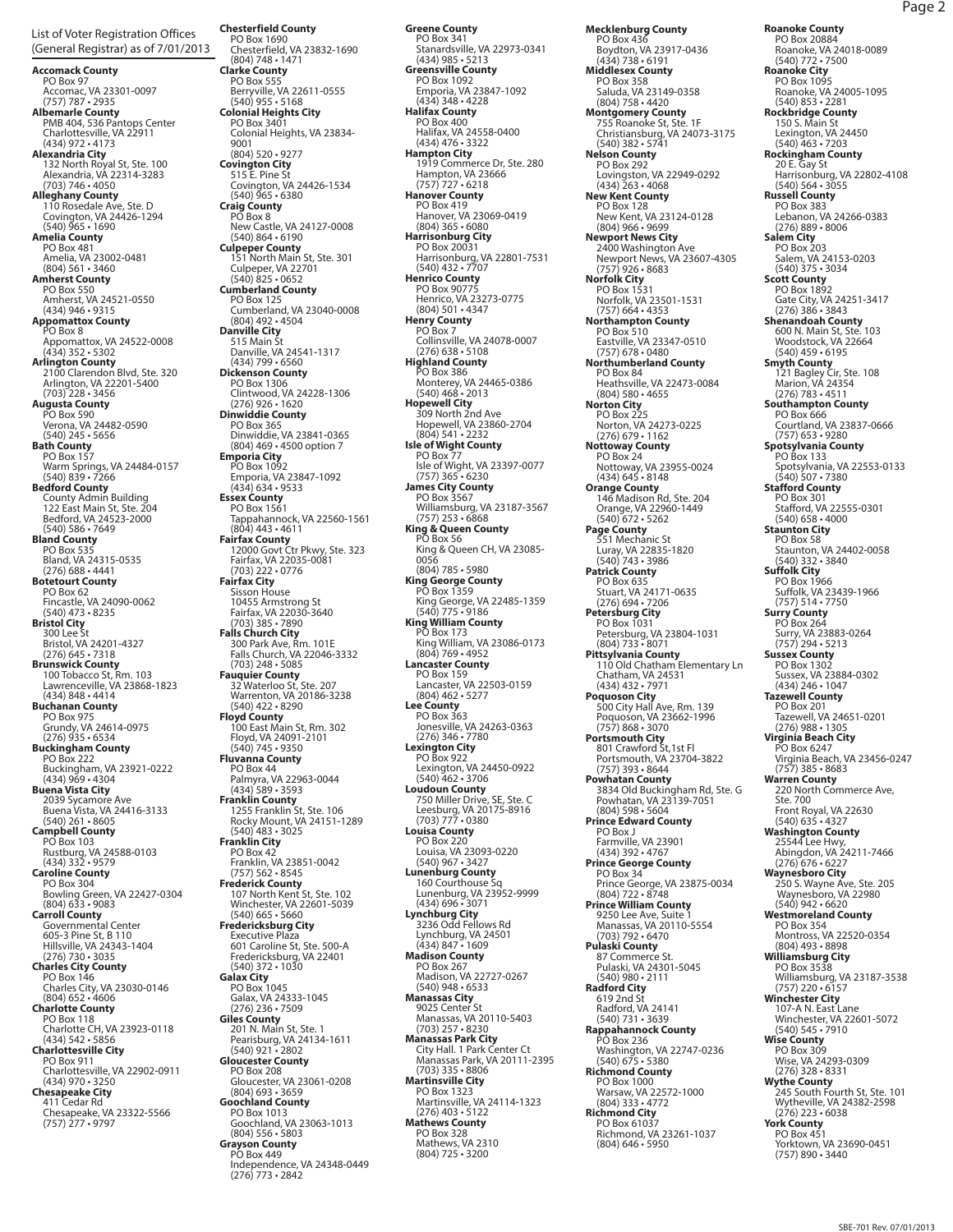SBE-701 Rev. 07/2013

! **Upon completion of the form, return this page only to the address on page 2 for the city/county where you are applying.**

## **Virginia Absentee Ballot Application Form**

|                                                                                       | Unless otherwise indicated, all items on this form are required. Please print clearly. Instructions on page 4. |                                                                                                                                                                                                                                                | <b>First Name</b>                                                                 |                                                                                                                                                                                                                                                                                 |  |
|---------------------------------------------------------------------------------------|----------------------------------------------------------------------------------------------------------------|------------------------------------------------------------------------------------------------------------------------------------------------------------------------------------------------------------------------------------------------|-----------------------------------------------------------------------------------|---------------------------------------------------------------------------------------------------------------------------------------------------------------------------------------------------------------------------------------------------------------------------------|--|
| <b>Your Name</b><br>& SSN                                                             | Last Name<br>Middle Name                                                                                       | Suffix                                                                                                                                                                                                                                         | Social Security #<br>(Last 4 digits required)                                     |                                                                                                                                                                                                                                                                                 |  |
| <b>Election</b>                                                                       | I am applying to vote in:<br>Date of Election                                                                  | $\Box$ General or Special Election                                                                                                                                                                                                             | $\Box$ Democratic Primary<br>I am registered to vote in the<br>□ County □ City of | $\Box$ Republican Primary                                                                                                                                                                                                                                                       |  |
| <b>Reason for</b><br><b>Absentee Ballot</b>                                           | codes are on page 4<br>3<br>Reason Code                                                                        | Your application will be denied if a qualifying reason and<br>Instructions on reason<br>$\boldsymbol{\pi}$<br>required information are not provided.<br>Supporting Info<br>(if required)                                                       |                                                                                   |                                                                                                                                                                                                                                                                                 |  |
| <b>More Info</b><br>(Optional)                                                        | <b>Birth Year</b><br>Email/Fax                                                                                 | Telephone                                                                                                                                                                                                                                      |                                                                                   |                                                                                                                                                                                                                                                                                 |  |
| <b>Residence</b>                                                                      | Address                                                                                                        |                                                                                                                                                                                                                                                |                                                                                   | APT/Suite #                                                                                                                                                                                                                                                                     |  |
| <b>Address</b><br>(If rural address/homeless<br>describe residence)                   | City                                                                                                           |                                                                                                                                                                                                                                                | <b>State</b><br>VA                                                                | Zip Code                                                                                                                                                                                                                                                                        |  |
| <b>Delivery of</b>                                                                    |                                                                                                                | Mailing Address (Provide below)<br>Residence Address (Provided in Part #5)<br>I would like my ballot delivered to:<br>$\Box$ Fax (6A-6D only) (Provide in Part #4)<br>$\Box$ Email (6A-6D Only) (Provide in Part #4)                           |                                                                                   |                                                                                                                                                                                                                                                                                 |  |
| <b>Ballot</b><br>(See instructions)                                                   | $\bullet$<br>Address                                                                                           |                                                                                                                                                                                                                                                |                                                                                   | APT/Suite #                                                                                                                                                                                                                                                                     |  |
|                                                                                       | City                                                                                                           | State/Country                                                                                                                                                                                                                                  | Zip Code                                                                          |                                                                                                                                                                                                                                                                                 |  |
| <b>Change of</b><br><b>Name/Address</b><br>(If changing registration<br>name/address) | Former Full Name<br><b>Former Address</b>                                                                      | Date Moved                                                                                                                                                                                                                                     |                                                                                   |                                                                                                                                                                                                                                                                                 |  |
| <b>Assistance</b><br><b>To Vote</b>                                                   | 8<br>$\Box$                                                                                                    | I will need assistance in completing my ballot due to a disability, blindness, or inability to read or write. If checked,<br>assistance form will be provided with ballot.                                                                     |                                                                                   |                                                                                                                                                                                                                                                                                 |  |
| <b>Assistant's</b><br>Statement/                                                      | <b>Provide Information of Assistant</b><br><b>Full Name</b><br>$\bullet$                                       | I swear/affirm, under felony penalty for making willfully false material statements, that the information I have provided on<br>this form is true and I have written on the Applicant's signature line in part #10 "Applicant Unable to Sign." |                                                                                   |                                                                                                                                                                                                                                                                                 |  |
| <b>Info</b><br>(If applicant is unable to<br>sign due to disability)                  | Address                                                                                                        |                                                                                                                                                                                                                                                |                                                                                   | APT/Suite #                                                                                                                                                                                                                                                                     |  |
|                                                                                       | City                                                                                                           | <b>State</b>                                                                                                                                                                                                                                   |                                                                                   | Zip Code                                                                                                                                                                                                                                                                        |  |
|                                                                                       | Signature                                                                                                      |                                                                                                                                                                                                                                                |                                                                                   |                                                                                                                                                                                                                                                                                 |  |
| <b>Applicant</b><br><b>Signature</b>                                                  | 10<br>to which this application relates.<br>Signature (or mark if unable to sign)                              |                                                                                                                                                                                                                                                | Date                                                                              | I swear/affirm, under felony penalty for making willfully false material statements, that (1) the information I have provided<br>on this form is true, and (2) I am not requesting a ballot or voting in any other jurisdiction in the U.S., except the jurisdiction<br>Today's |  |
|                                                                                       |                                                                                                                | <b>Office Use Only</b>                                                                                                                                                                                                                         |                                                                                   |                                                                                                                                                                                                                                                                                 |  |
| Precinct                                                                              | District/Senate/House                                                                                          |                                                                                                                                                                                                                                                | Application #                                                                     | <b>Application Accepted</b><br>$\Box$ Yes<br>$\Box$ No                                                                                                                                                                                                                          |  |
| Date Received<br><b>Method Received</b>                                               | М.<br>М<br>$\Box$ In Person<br>$\Box$ By Mail<br>$\Box$ By Fax                                                 | Received By<br>$\square$ Email<br>$\Box$ Other                                                                                                                                                                                                 |                                                                                   | <b>Reason Not Accepted</b>                                                                                                                                                                                                                                                      |  |
| Ballot Sent By □ Mail                                                                 | $\Box$ Fax<br>$\square$ Email                                                                                  | $\Box$ In Person On Machine $\Box$ Yes                                                                                                                                                                                                         | $\Box$ No                                                                         |                                                                                                                                                                                                                                                                                 |  |